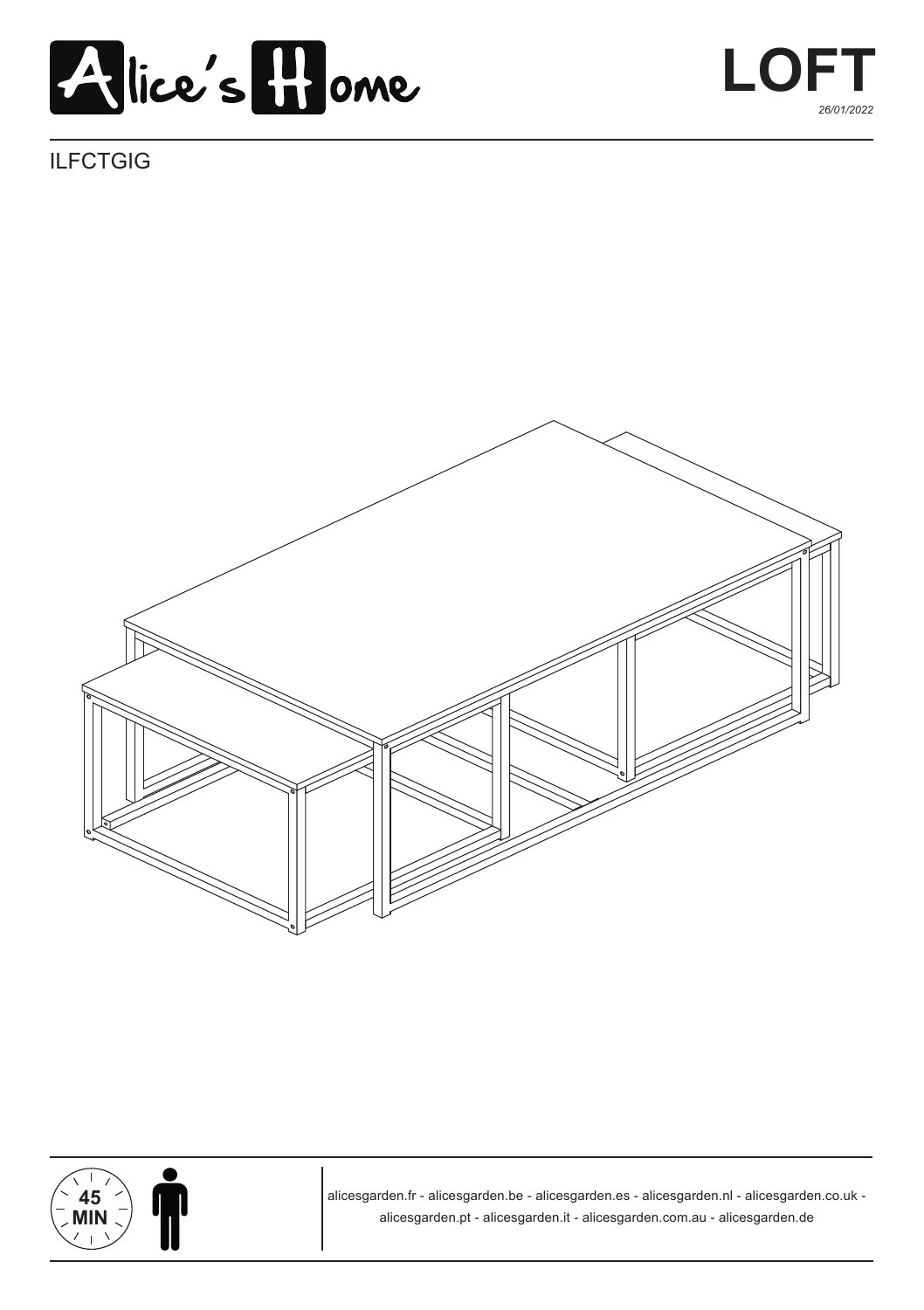### **INDEX / CONTENTS / INHOUD / INHALT**

### **FRANCAIS**

# **IMPORTANT, À CONSERVER** POUR CONSULTATION ULTÉRIEURE : À LIRE ATTENTIVEMENT

### **ENGLISH**

# **IMPORTANT, TO KEEP FOR FUTURE REFERENCE: TO READ CAREFULLY**

### **NEDERLANDS**

### **BELANGRIJK, BEWAAR VOOR TOEKOMSTIGE REFERENTIE: ZORGVULDIG LEZEN**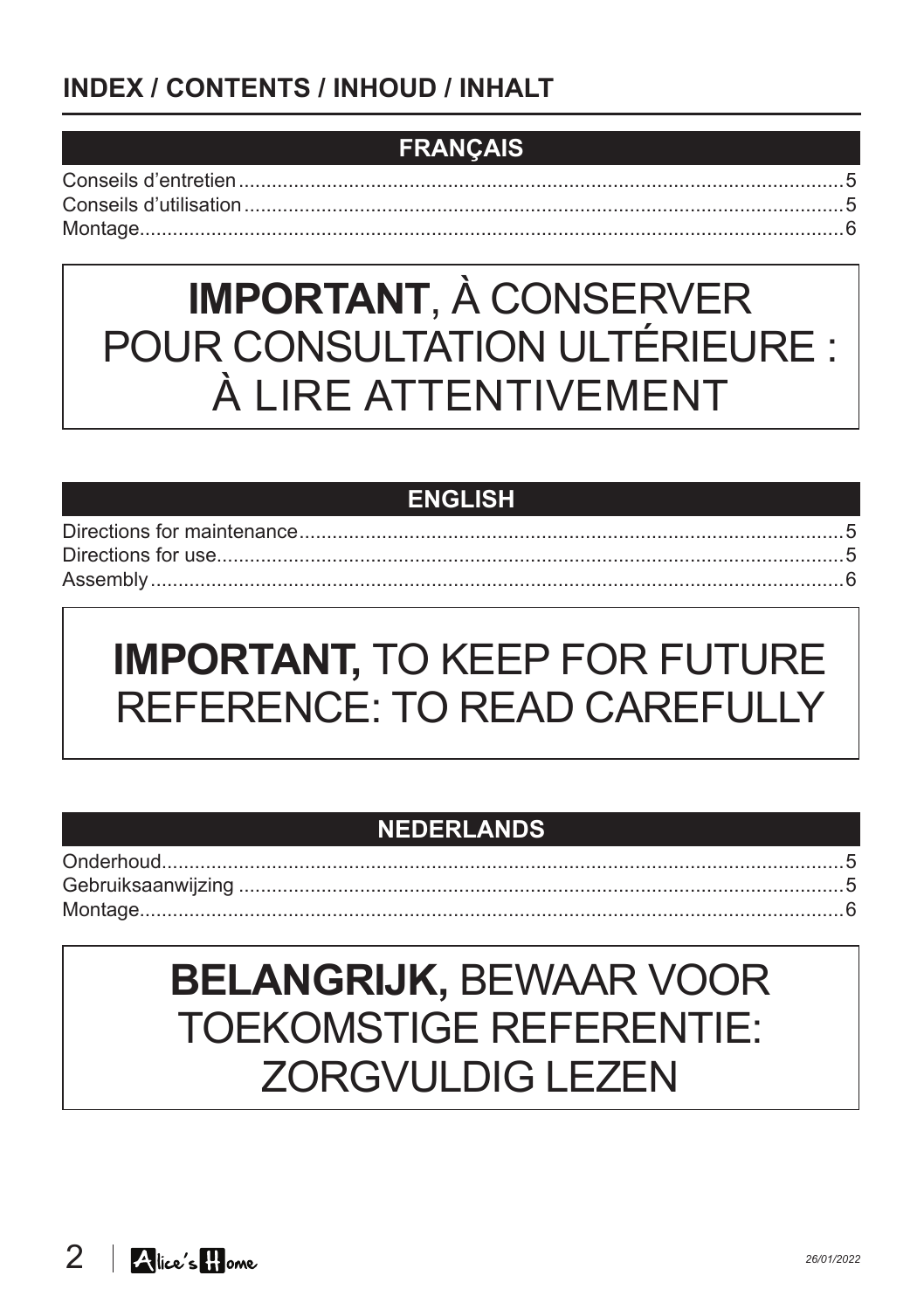### **DEUTSCH**

## **WICHTIG, FÜR SPÄTEREN GEBRAUCH AUFBEWAHREN: AUFMERKSAM LESEN**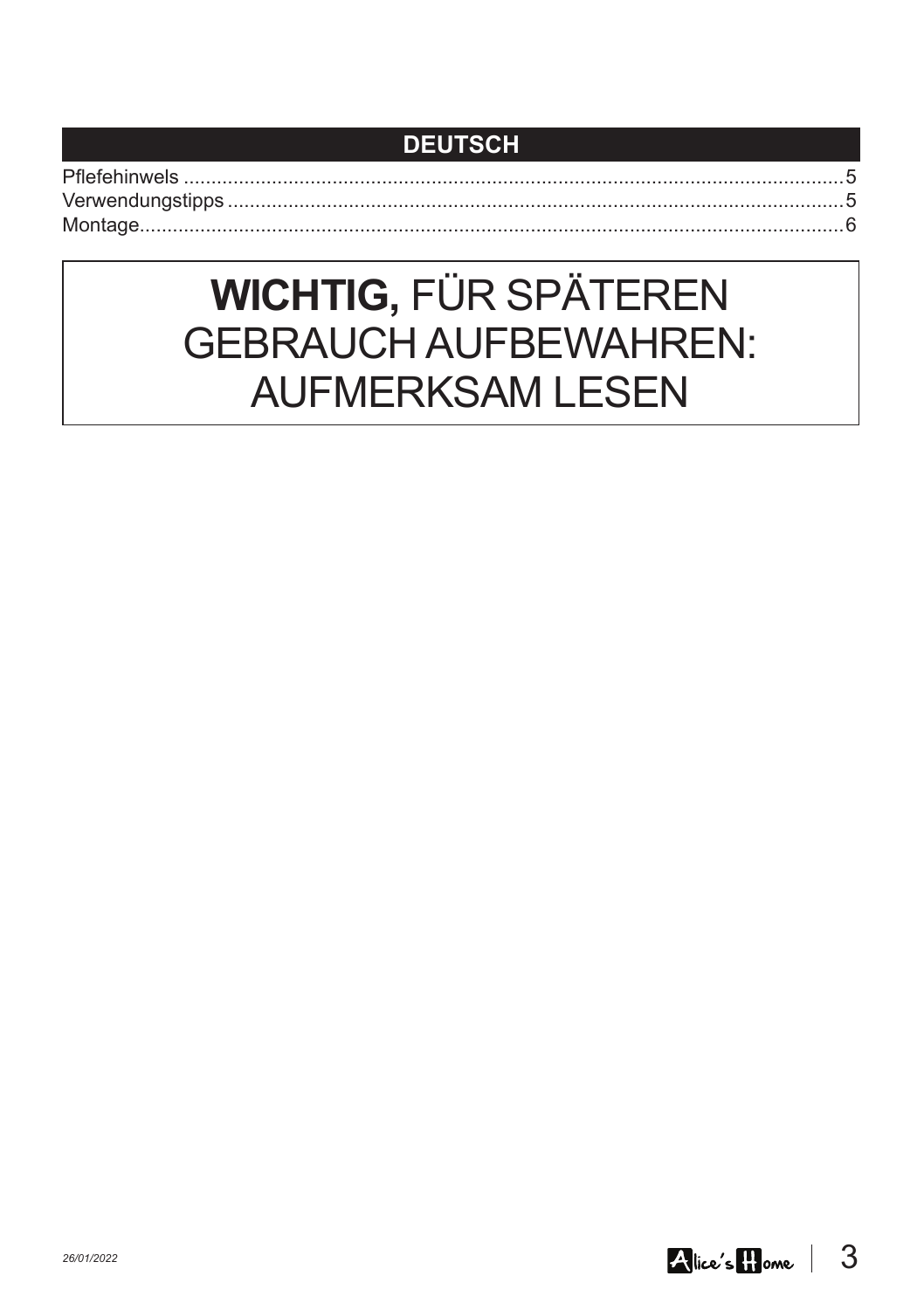

**Attention :** risques de blessures **Warning:** risks of injuries **Waarschuwing:** risico op verwondigen **Warnung :** Verletzungsgefahr



Garantie : 2 ans Guarantee: 2 years Garantie: 2 jaar Garantie: 2 Jahre



Destiné à un usage domestique Reserve to a domestic use Bestemd voor huishoudelijk gebruik Bestimmt für den Privatgebrauch



Poids maximal : 8kg Maximum weight: 8kg Maximale gewicht: 8kg Maximales Gewicht: 8kg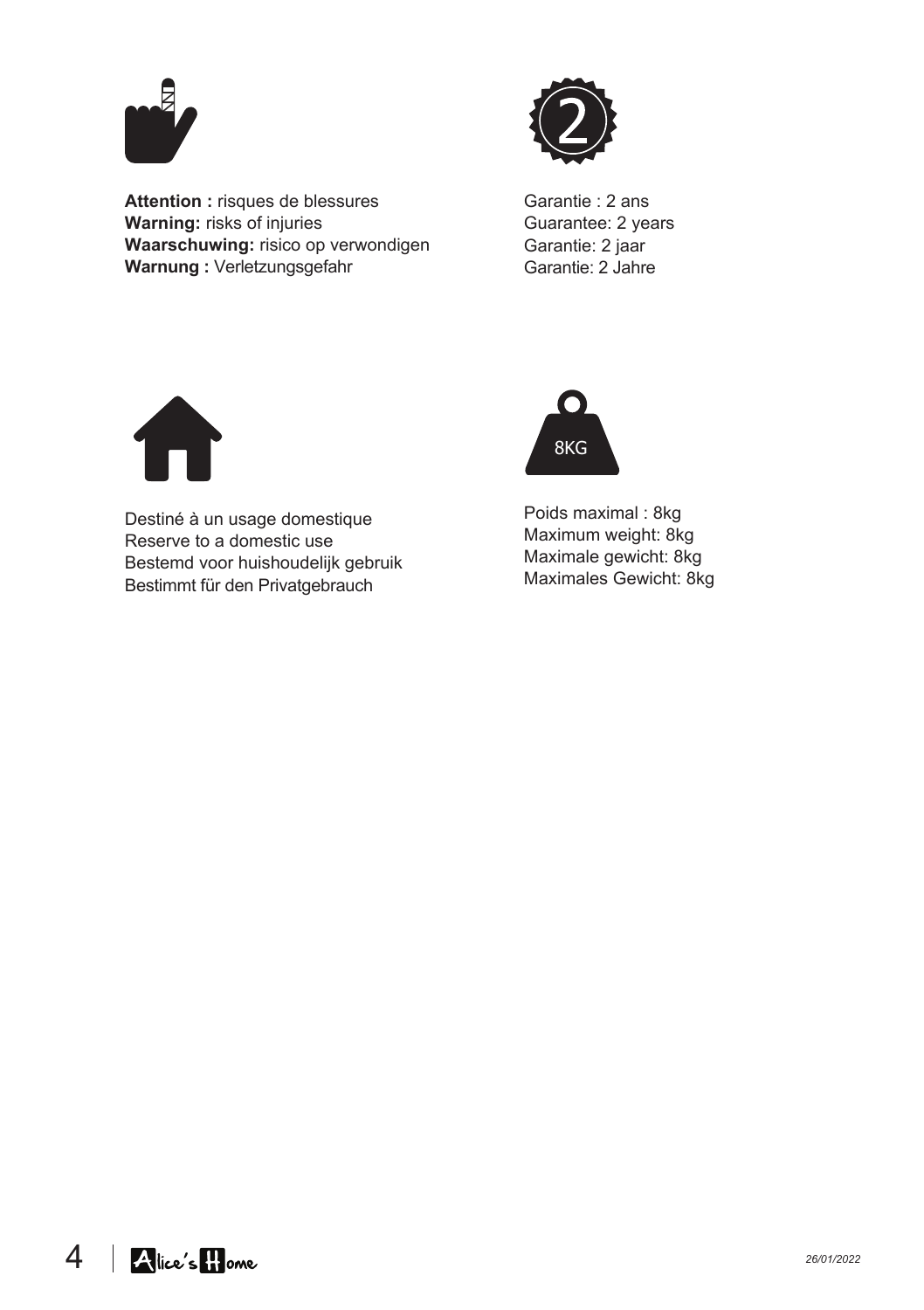### **CONSEILS D'ENTRETIEN / DIRECTION FOR MAINTENANCE /ONDERHOUD / PFLEFEHINWELS**

FR

Dépoussiérer régulièrement avec un chiffon propre, doux et sec. Proscrire tout abrasif et produits acides. Ne jamais employer de solvants.

- **EN** Regularly dust with a clean, soft and dry duster. Forbid any scourer and acidic products. Never use cleaning solvent.
- NL Stof regelmatig af met een schone, zachte en droge doek. Sluit alle schurende en zure producten uit. Gebruik nooit oplosmiddelen.
- DE Regelmäßig mit einem sauberen, weichen und trockenen Tuch abstauben. Keinesfalls abrasive und ätzende Reinigungsprodukte anwenden. Verwenden Sie niemals Lösungsmittel.

### **CONSEILS D'UTILISATION / DIRECTIONS FOR USE / GEBRUIKSAANWIJZING / VERWENDUNGSTIPPS**

- FR Pour des raisons de stabilité, et afin de préserver les pas de vis d'un serrage de travers, il est impératif d'assembler manuellement tous les éléments, et de serrer toutes les vis à la main dans un premier temps. Une fois l'assemblage terminé, vous pouvez procéder au serrage de la visserie de manière plus ferme. Poids maximal : 8kg
- EN For stability reasons and in order to preserve the srew pitch from a crook line, it is imperative to assemble each piece by hand first. Once the assembly is over, you can proceed to do the screw tightening firmly. Maximum weight: 8kg
- NL Omwille van de stabiliteit en om doordraaien te voorkomen, is het van cruciaal belang om alle elementen handmatig te monteren en alle schroeven in eerste instantie met de hand aan te halen. Na de montage kunt u de schroeven steviger vastzetten. Maximale gewicht: 8 kg
- **DE** Aus Stabilitätsgründen und um ein Überziehen der Gewinde zu verhindern, müssen unbedingt alle Komponenten manuell zusammengebaut und alle Schrauben zuerst von Hand angezogen werden. Sobald die Montage abgeschlossen ist, können Sie die Hardware fester anziehen. Maximales Gewicht: 8kg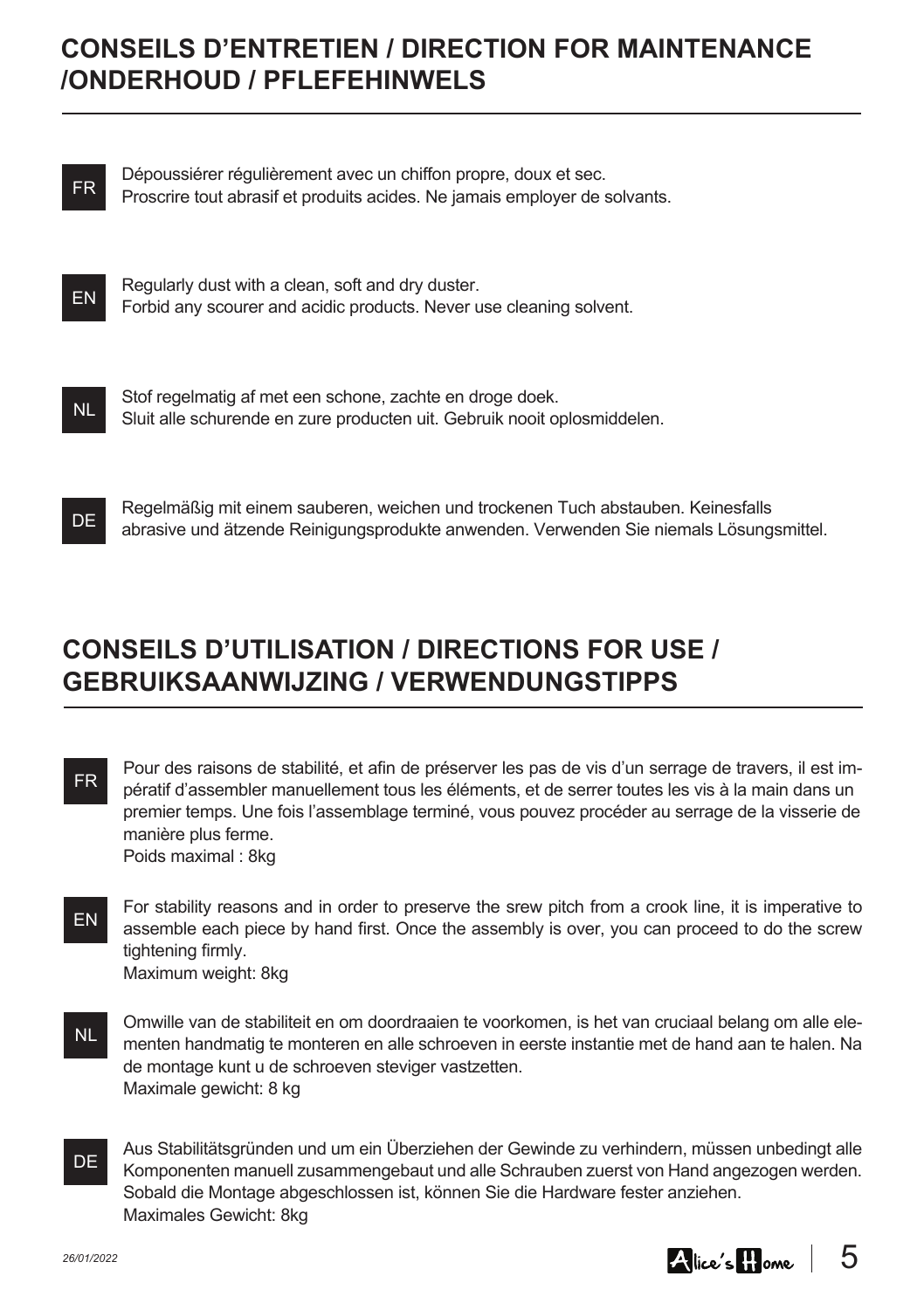### **MONTAGE / MONTAJE / ASSEMBLY / MONTAGEM / MONTAGGIO**



![](_page_5_Picture_2.jpeg)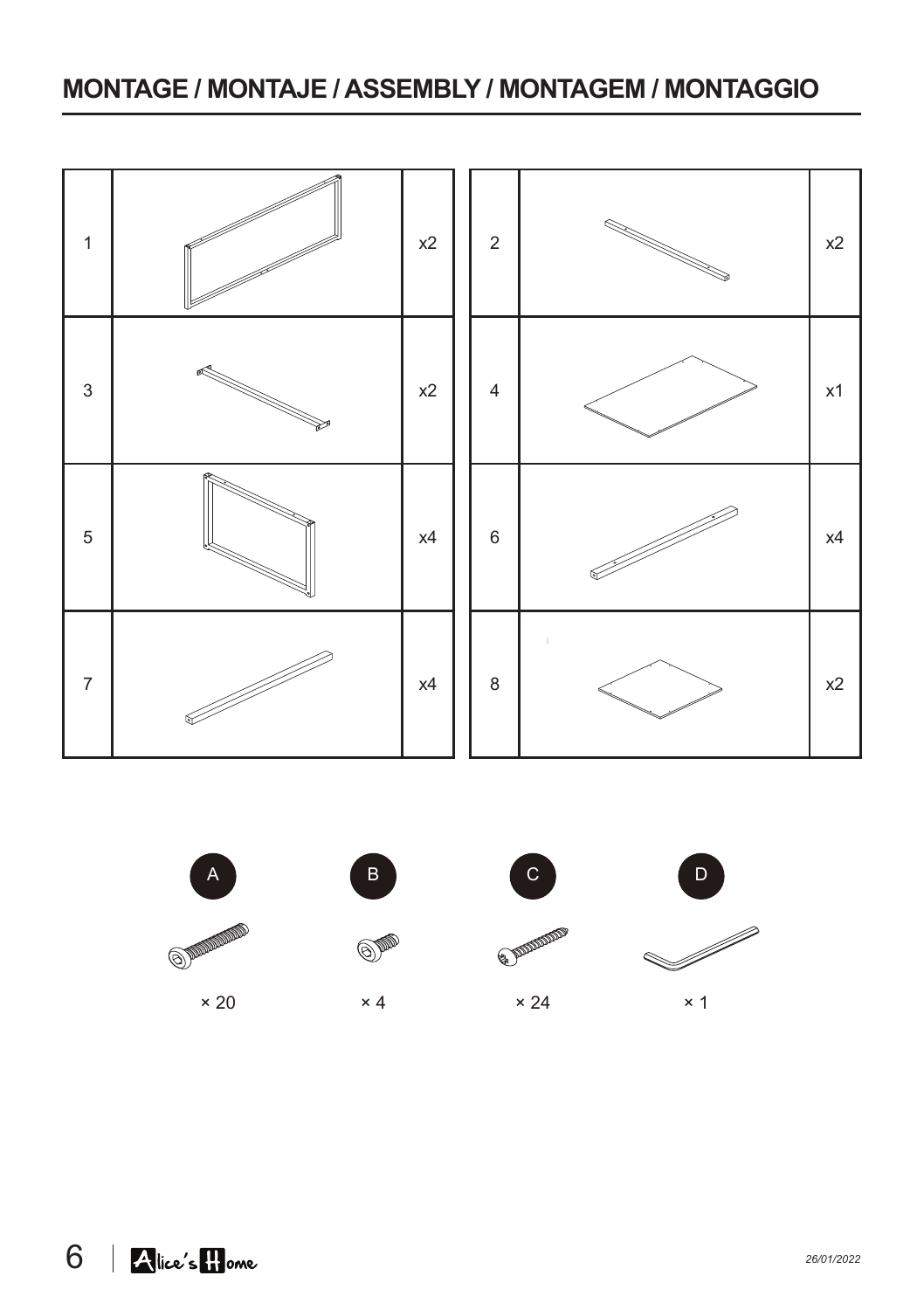![](_page_6_Picture_0.jpeg)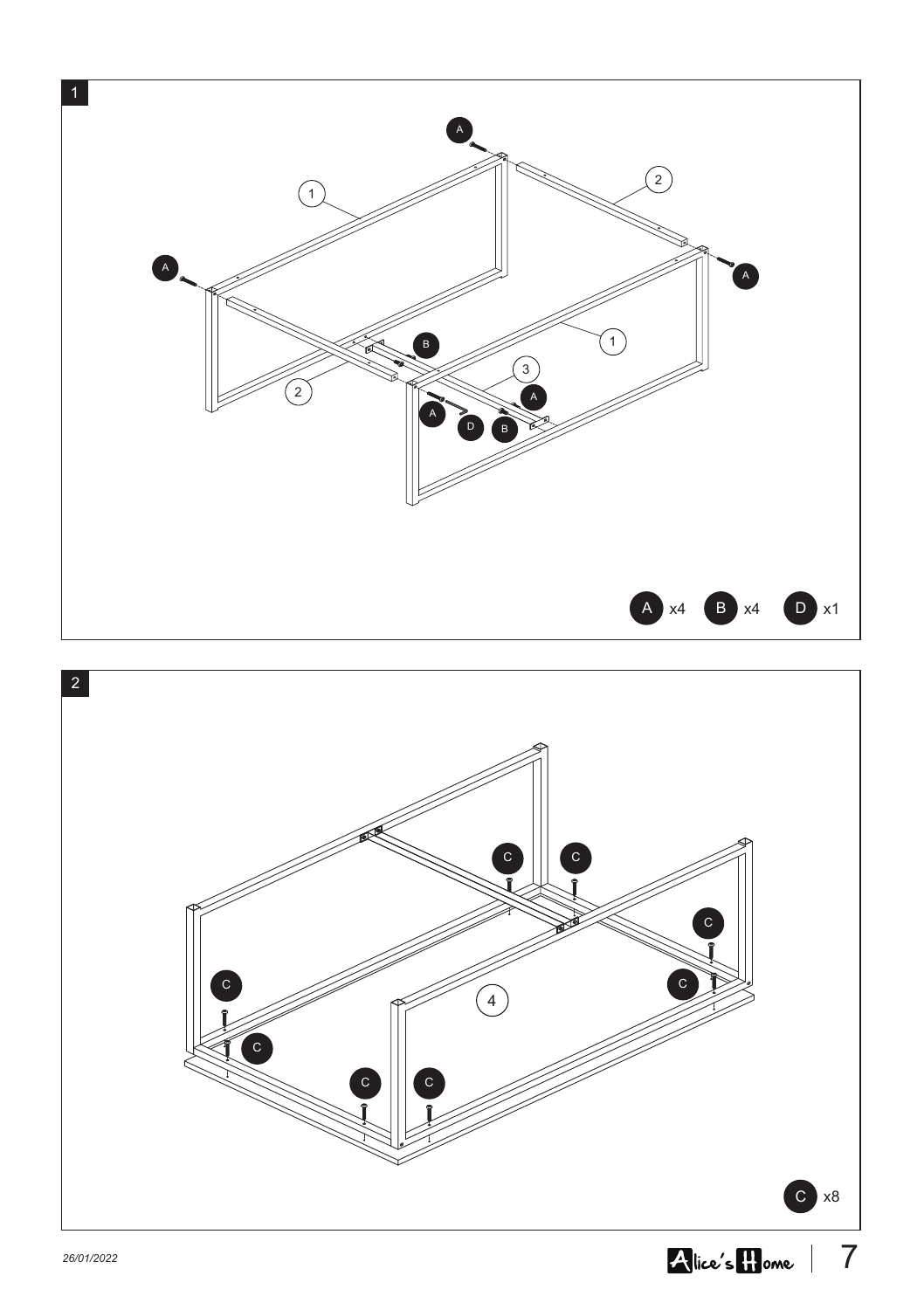![](_page_7_Figure_0.jpeg)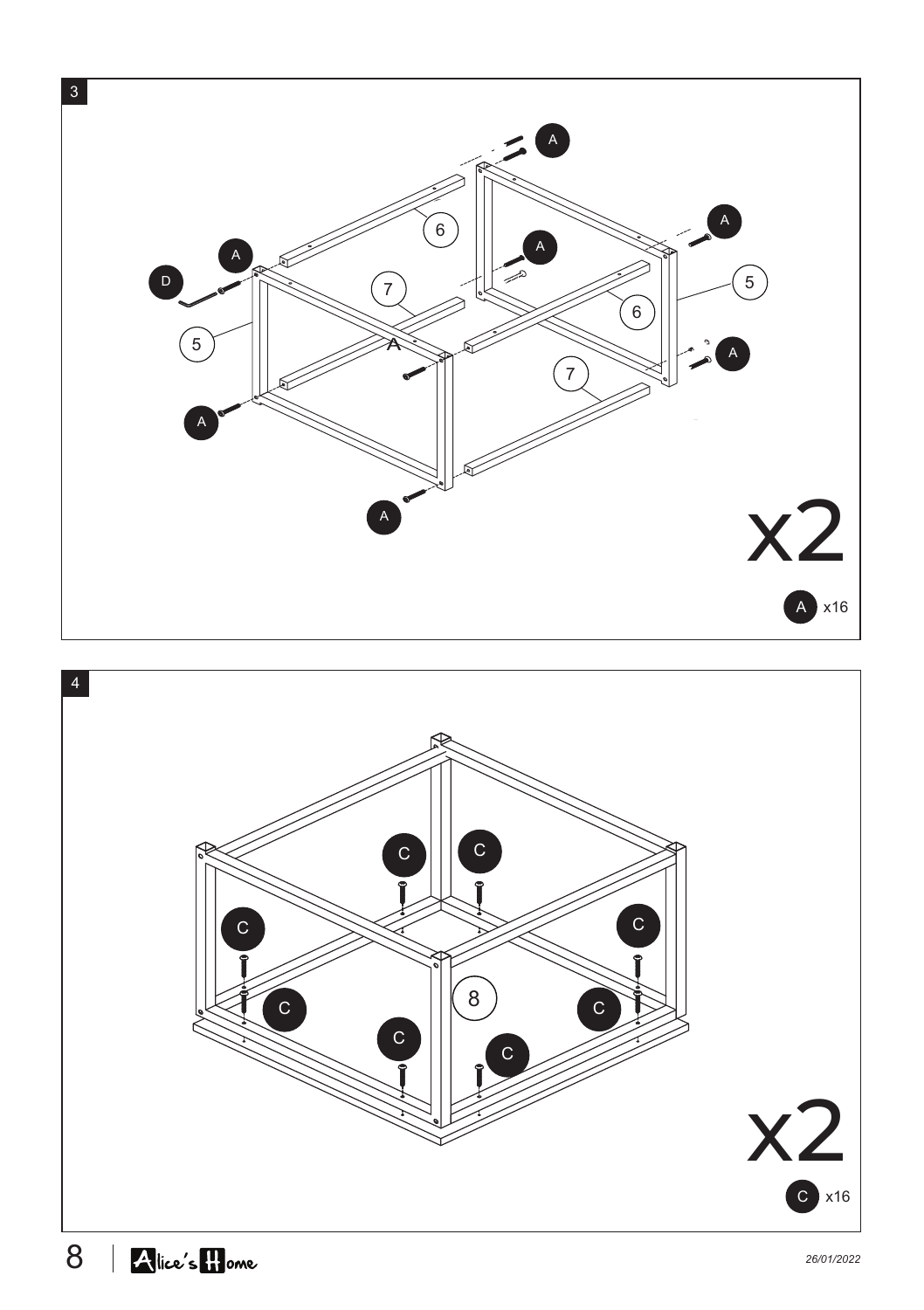![](_page_8_Picture_0.jpeg)